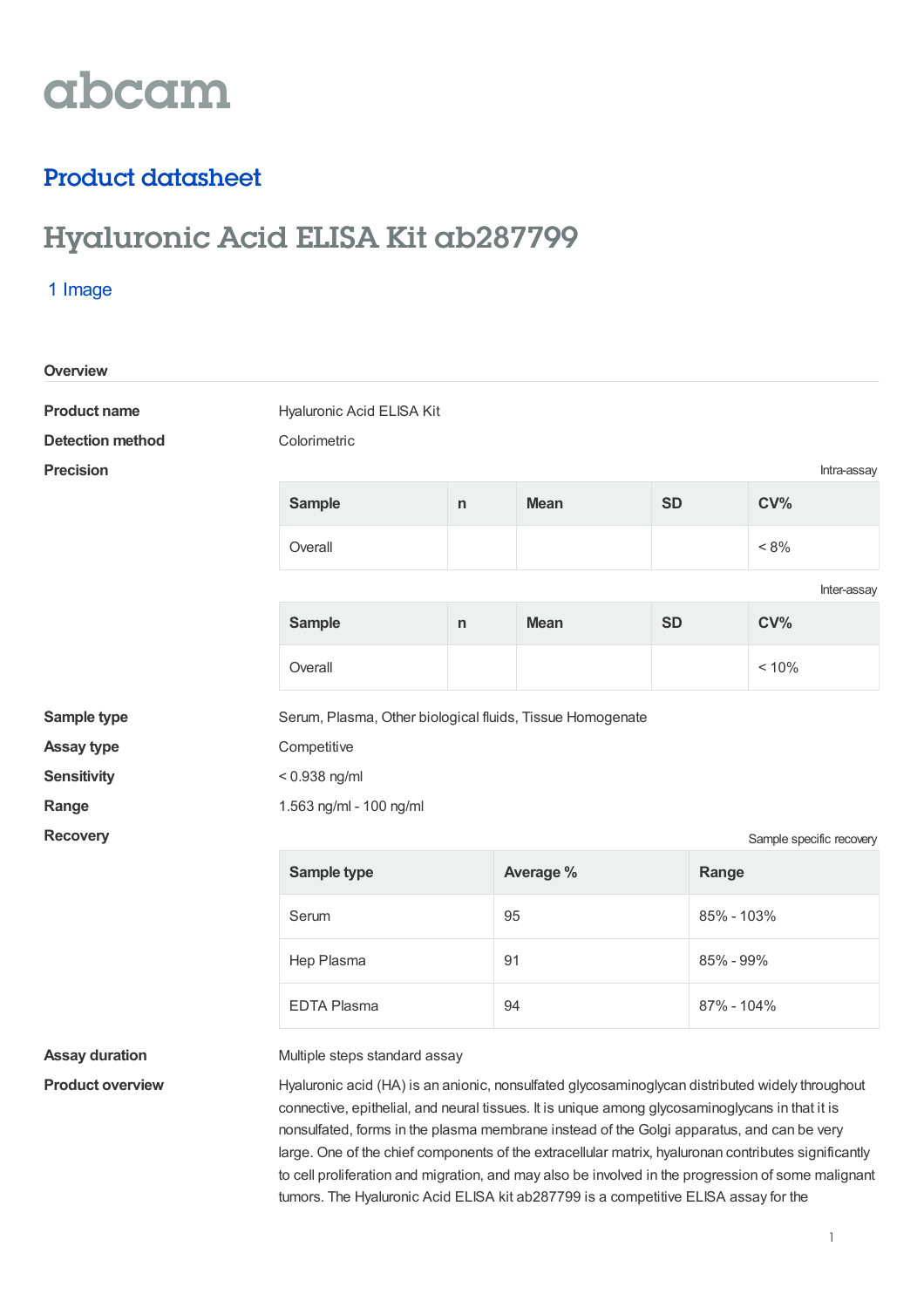|                 | guantitative measurement of Hyaluronic Acid in serum, plasma and cell culture supernatants. The |
|-----------------|-------------------------------------------------------------------------------------------------|
|                 | density of color is proportional to the amount of Hyaluronic Acid captured from samples.        |
| <b>Platform</b> | Microplate $(12 \times 8$ well strips)                                                          |

#### **Properties**

| Store at +4°C. Please refer to protocols. |                    |
|-------------------------------------------|--------------------|
|                                           | 96 tests           |
|                                           | $1 \times 30$ ml   |
|                                           | $1 \times 10$ ml   |
| Biotin-Detection antibody (Concentrated)  |                    |
| HRP-Streptavidin Conjugate (SABC)         | $1 \times 120 \mu$ |
|                                           | 2 vials            |
|                                           | 1 unit             |
|                                           | 5 units            |
|                                           | $1 \times 10$ ml   |
|                                           | $1 \times 20$ ml   |
|                                           | $1 \times 10$ ml   |
|                                           | $1 \times 10$ ml   |
|                                           |                    |

Relevance **Relevance** Hyaluronic acid is a mucopolysaccharide which is an integral part of the gel-like substance of animal connective tissue that serves as a lubricanting and protective agent.

#### **Images**